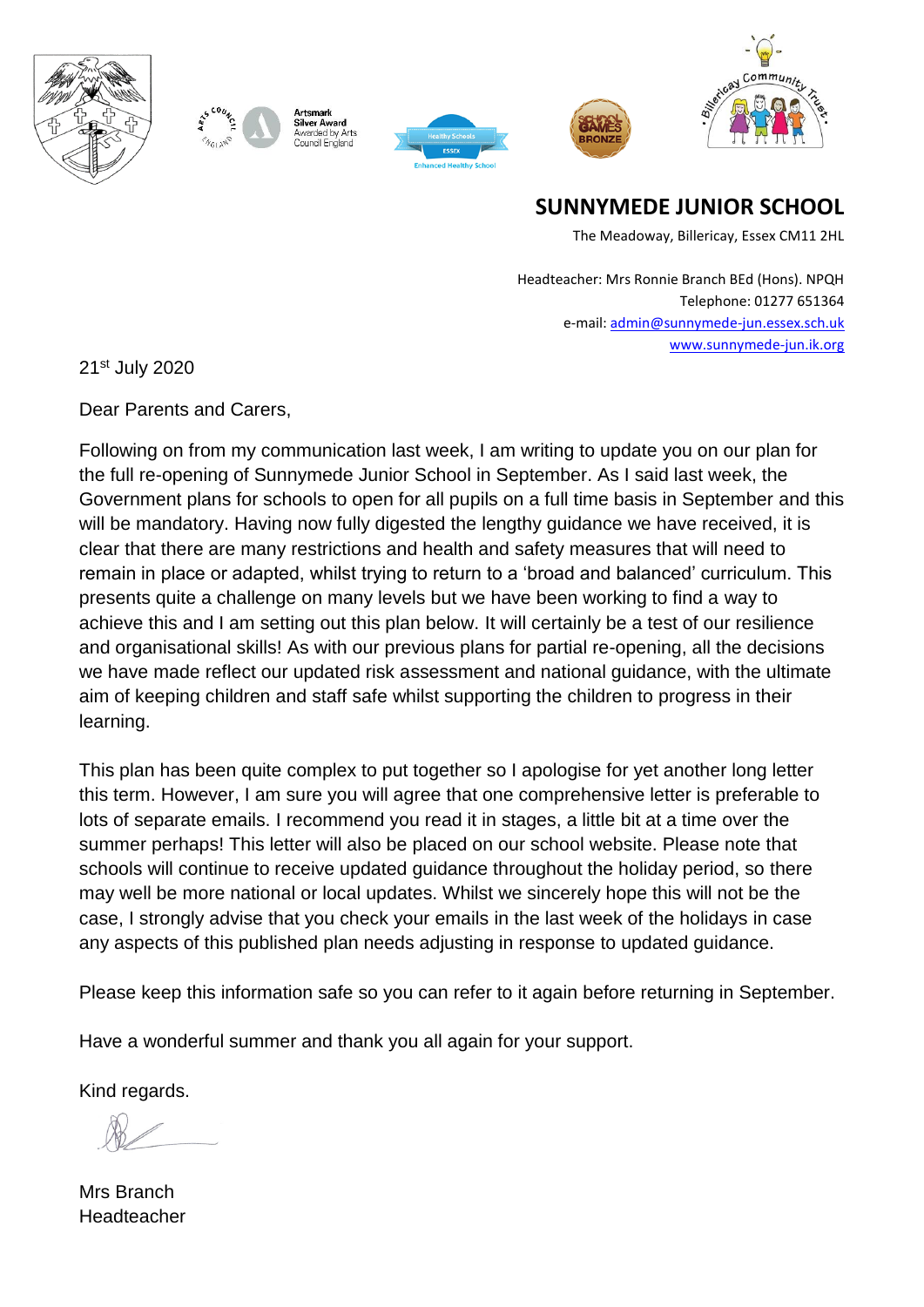

## **WHEN WILL CHILDREN RETURN TO SCHOOL?**

The term begins on **THURSDAY 3rd SEPTEMBER** for ALL pupils and we expect all pupils to arrive promptly (please see later section for arrival times for each year group).

### **ARE THERE ANY CIRCUMSTANCES UNDER WHICH I SHOULD NOT SEND MY CHILD TO SCHOOL?**

Children **must not** attend school if they, or a family member they live with, have symptoms of Covid-19. These are:

- $\triangleright$  A new, continuous cough OR
- $\triangleright$  A high temperature OR
- $\triangleright$  A loss of, or change to their normal sense of smell and taste

If a child is absent due to illness, for whatever reason, YOU MUST REPORT IT PROMPTLY AND WITH SPECIFIC DETAIL OF SYMPTOMS. Parents/carers will need to be ready and willing to book a test if they are displaying symptoms and to let the school know the result of the test.

## **WHAT ARE THE EXPECTATIONS FOR ATTENDANCE?**

Since the end of March, attendance at school has not been mandatory. From September 2020 the circumstances have changed and it is expected that all children to return to school. This means that from this point on, the usual rules for school attendance will apply:

- $\triangleright$  Parents have a duty to ensure that their child attends school regularly
- $\triangleright$  Schools have a responsibility to follow up absence and the availability to issue sanctions, including fixed penalty notices

We know that some parents will have more general worries about sending their child back to school but the detailed measures outlined in this communication should reassure you. We asked last week for parents to contact us should they have any concerns. In the exceptional circumstance of a child being unable to attend school because they are complying with clinical or public health advice, remote education will be offered.

## **WHAT WILL HAPPEN IF A CHILD OR STAFF MEMBER BECOMES ILL WHILST AT SCHOOL?**

- $\triangleright$  If a child becomes unwell, we will telephone parents to come and collect their child as soon as possible.
- $\triangleright$  If a child shows any symptoms of Covid-19, the child will be isolated straight away in the school library with adult supervision at a distance of 2m whilst we wait for an adult to collect. The room will be well ventilated.
- The **child and family** must arrange for a Covid-19 test [\(https://www.gov.uk/guidance/coronavirus-covid-19-getting-tested\)](https://www.gov.uk/guidance/coronavirus-covid-19-getting-tested) as soon as possible. All children can be tested but young children will need parental help to use home testing kits. Anyone with symptoms must follow the Stay at Home guidance: (<https://www.gov.uk/government/publications/covid-19-stay-at-home-guidance> )
- $\triangleright$  Where a child or adult tests positive, the school will contact the local Health Protection Team (HPT) who will work with the school to guide them through the actions that need to be taken. Based on the advice from the HPT, we must send home those people who have been in close contact with the person who has tested positive.
- $\triangleright$  The above procedure applies to a member of staff who develops symptoms, though I imagine they will be taking themselves home rather than waiting for a parent to collect them!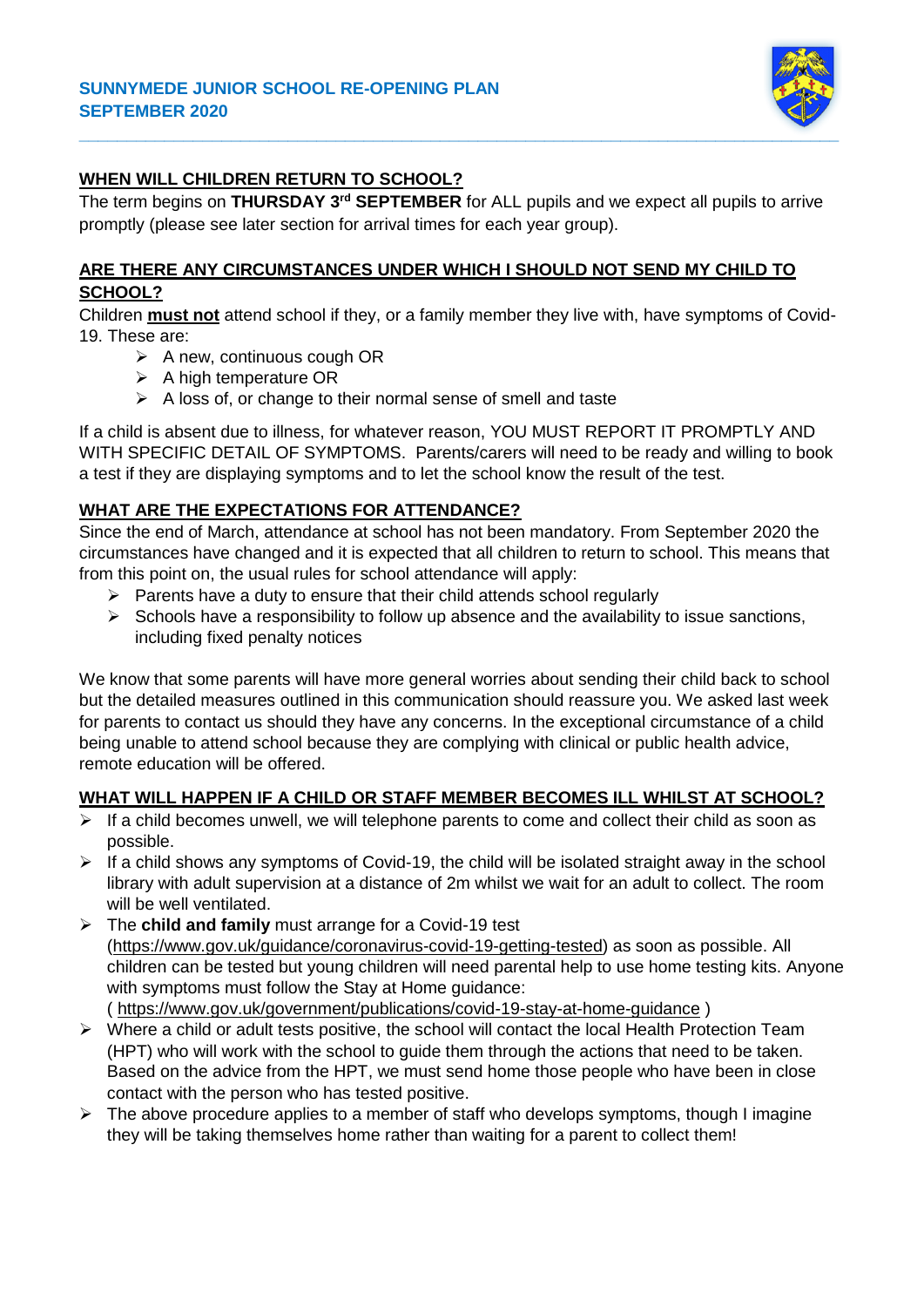### **HOW WILL THE SCHOOL BE ORGANISED?**

The school will re-open based on the principle that there will be no mixing between different year groups, which will also be referred to as 'bubbles'. Children will stay in class based 'bubbles' for the majority of the day. However, in order for the day to run smoothly and the curriculum to be delivered fully and accessed effectively, 'year group bubbles' will operate at playtimes, lunchtimes and at the start and end of the day. Year group bubbles will not mix with other year group bubbles. So, for example, there will be no whole school assemblies and lunch and break times will be organised so different year groups do not come into contact with each other. LSAs will be allocated to year groups and will stay in those year groups wherever possible. Staff are, however, permitted to operate between year group bubbles so that, for example, small group teaching and PPA lessons by specialist teachers can take place and when supervising lunch and break times. However, any such member of staff working in this way will operate strict social distancing and endeavour to stay two metres apart from pupils where possible. Class teachers will remain attached to their own classrooms wherever possible.

The 'bubble' principle, where the allocated groups do not mix, is based on the fact that young children within a school setting are unlikely to be able to socially distance throughout the day but transmission of the coronavirus can be minimised and tracked by staying in bubbles. With up to 32 pupils in each class, social distancing between pupils in the class would not be possible. Whilst not mandatory, social distancing will, nevertheless, be encouraged and expected wherever possible throughout the day.

To help us ensure that year group bubbles stay together and do not get mixed up, each year group will have a colour and, in September, the children will be given a colour badge that they must wear in a visible place every day so we can maintain these bubbles. We need you to help us by ensuring that your child is wearing their colour badge every day when they come to school - and remove it before putting uniform through the washing machine! Thank you in advance. The year group colours will be:

#### **Year 3 - Purple Year 4 - Orange Year 5 - Turquoise Year 6 - White**

### **HOW WILL THE CLASSROOMS BE ORGANISED?**

In classrooms, the recommendation is for children to sit forward facing and next to each other rather than opposite each other but with staff keeping two metres away from pupils wherever possible. Our classrooms have been set up to follow this model. Children will have their own allocated desk and seat which will stay the same each day. As I am sure you will appreciate, the concept of teachers staying two metres away from pupils at all times will be quite alien to them and will make interactions with pupils difficult. We strongly believe that this will be hard to operate in the long-term. Where teachers are comfortable being in closer proximity to children, they will be allowed to, though they will act in a safe way and only go closer if it is to support learning or the wellbeing of the pupils. The children are our priority and we want them to 'connect' with our staff and feel they are there for them. Children will not be allowed to move around the classroom as freely as they are used to. They will also have their own personal equipment for use.

### **HOW WILL MORNING BREAK TIMES BE ORGANISED?**

The playground will be set up in two zones, with a barrier between the two. Only one year group bubble will be allowed in each half of the playground at a time, so there will be a staggered approach to break times.

- $\triangleright$  Fresh fruit and vegetables will not be sold so pupils will need to bring their own fresh piece of fruit or fresh vegetable.
- $\triangleright$  Pupils will not be able to have equipment to share in the first instance, due to the high level of cleaning that will be needed, However, we have purchased a skipping rope for every child in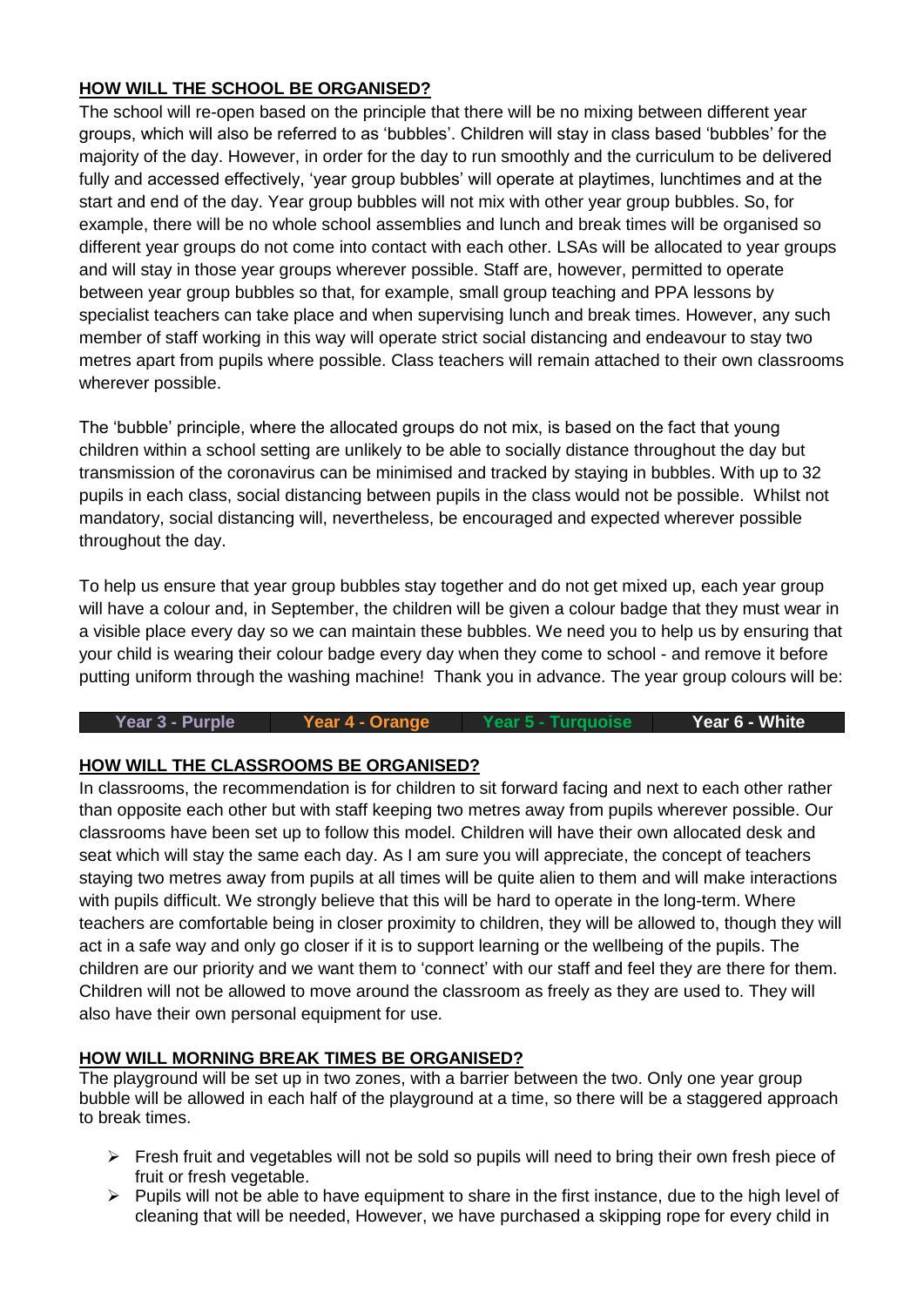the school which has had their name tagged to it. They will keep this at their desks and be able to take this into the playground with them if they wish, including at lunchtime. It will be for their use only.

 $\triangleright$  Pupils' hands will be sanitised before going out to play and on their return.

### **HOW WILL LUNCHTIMES BE ORGANISED?**

Organising lunchtimes and maintaining year group bubbles has probably been the most complex part of our plan, given the limited hall space we have, that different year groups cannot come into contact with each other or use the same space at any time and that we also provide meals and have to transport food and serve to the infant school. Given this letter is so long and the lunchtime plan is rather complex, I will give a very brief summary here, simply to assure you that the plan follows all guidance to keep children as safe as possible.

Like break times, lunch times will be staggered. The hall will be split into the large and small halls, with the partition doors closed. Only one year group bubble will be allowed on each side at once at their allocated time. Everyone in the bubble will have to have finished eating before they all move to the playground to their own allocated zone. Some children will be required to eat their packed lunch in a supervised classroom due to lack of space in the hall. Hands will be sanitised regularly, including before and after eating and on returning to the class at the end of the lunch period. All tables, chairs and contact points will be thoroughly cleaned after one year group bubble finishes and another year group comes in to the hall. Please note that, because we will need to get children eating school dinners as quickly as possible due to the staggering approach, children will not be able to stand and deliberate over their food choices as they quite often tend to! Please ensure that your child knows what is on the menu that day and what their choice is going to be e.g. ham, tuna or cheese filling.

### **WILL SCHOOL DINNERS BE AVAILABLE?**

We will be providing a school meal for any pupil that requires it. Food will be prepared following all the strict measures required for catering. While we focus on the organisational arrangements for lunch and ensuring this element runs smoothly, we will be providing cold, packed lunch style meals only from 3<sup>rd</sup> to the 18<sup>th</sup> September. This will speed up service and allow us to see how the flow around the dining halls and playground works and how best to introduce hot food. The menu is attached for this period. We aim to re-introduce hot food after that and will advise you once the menu changes. Please pay for dinners in the normal way, preferably online to minimise handling of cash or cheques.

### **WHAT ARE THE MORNING SCHOOL DROP-OFF ARRANGEMENTS?**

As per DfE guidance and our risk assessment, parents will NOT be able to come on to the school site in the morning when they drop their child to school. In order to avoid children from different year group bubbles mixing, we will stagger the drop-off times in the morning for each year group; see table below. This does not mean that the children's day will be shorter, as those arriving earlier will leave first and those that arrive last will leave later (the end of the day will also be staggered).

| Year 6    | Year 3      | Year 4     | Year 5    |
|-----------|-------------|------------|-----------|
| $8:40$ am | 8:45.<br>am | 8:50<br>am | $8:55$ am |

You may arrive at either the Mons Avenue entrance or The Meadoway entrance to drop your child off in the morning. You should bring your child to the gate and ensure your child has everything they need as they approach so that entry can be swift (avoiding queues at the gate). There will be a member of staff at the gate who will direct your child through the playground straight to their classes (except on the first morning where they will line up in the playground first). We anticipate that this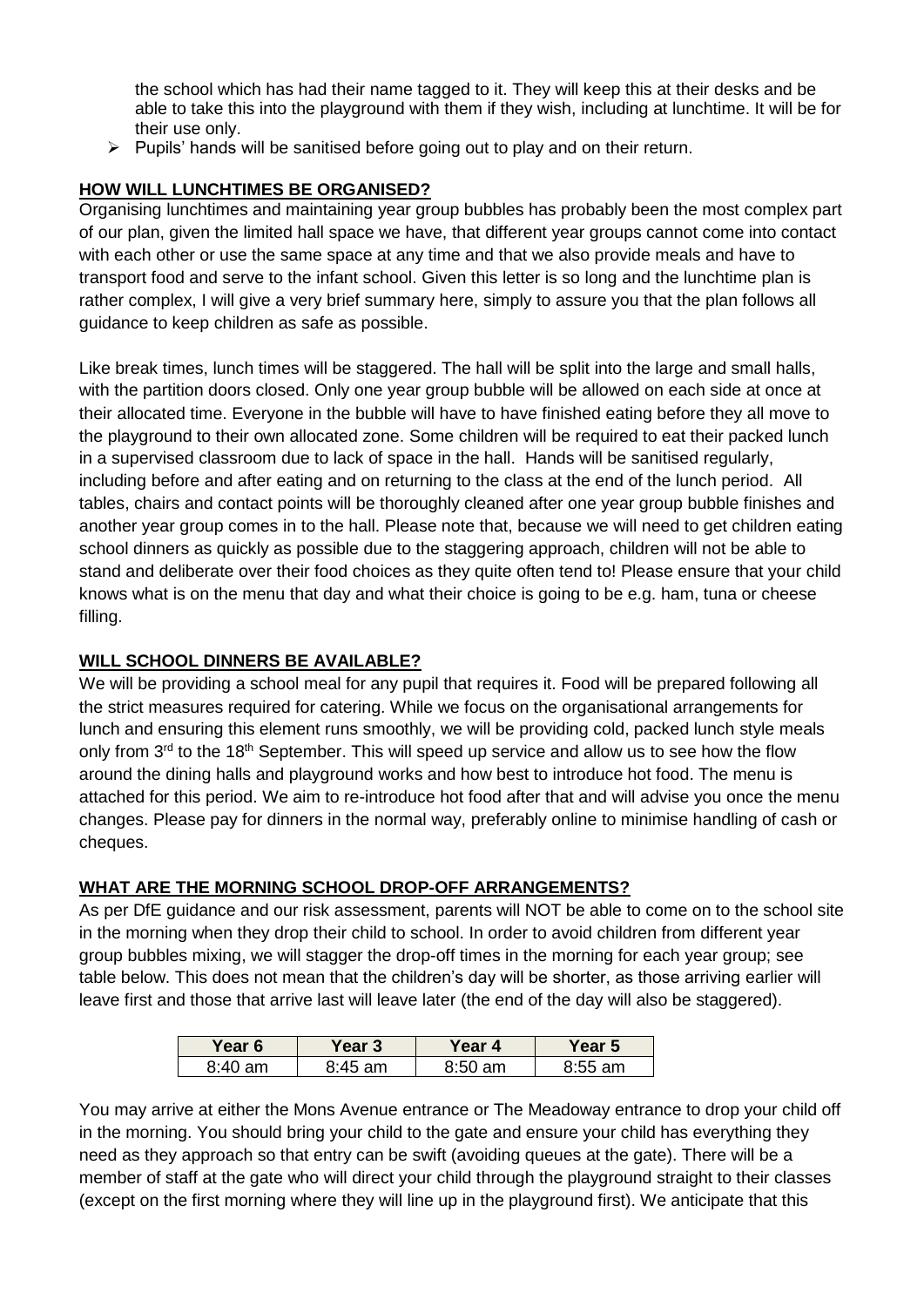model will work really well based on the transition visits where all children, including the new Y3 pupils, came in really well and without a fuss. Teachers will be waiting for the children in the classrooms as they arrive and other staff members will be based in the playground and school corridors to ensure that pupils socially distance as much as possible. Below are some points to be observed in relation to morning drop offs:

- $\triangleright$  Only one parent should drop off to avoid too many parents doing the school run.
- $\triangleright$  Please arrive at the time allocated above with your child and do not be late.
- $\triangleright$  Please ensure social distancing outside the gates and avoid congregating for chats please move away from the gates as soon as you have dropped off.
- $\triangleright$  Please see the later section regarding how to contact a parent or drop things off e.g. dinner money and forms / letters
- $\triangleright$  If your Year 5 or 6 pupil walks to school alone, they should come to gate alone and also have any dinner money etc. ready
- $\triangleright$  If you have forms to hand in or dinner money to give, please put these in a box that will be with the member of staff at the main gate. Any money must be in a sealed envelope or packet with your child's name and class on, and what it is for.

### **WHAT ARE THE END OF DAY COLLECTION ARRANGEMENTS?**

The end of the day collection arrangements are,unfortunately, a little bit more challenging and I am afraid that, after much discussion of different exiting models, we will be operating a one-way exiting model at the end of the day. **All parents must arrive at The Meadoway entrance to collect their child and, on collecting them, leave via the Mons Avenue gate**. Below are the times when you should arrive at the Meadoway gate to collect your child. Please do not be late.

| Year 6     | Year 3    | Year 4            | ∕ear 5    |
|------------|-----------|-------------------|-----------|
| 3:00<br>วm | $3:05$ pm | $3:10 \text{ pm}$ | $3:15$ pm |

- $\triangleright$  When you arrive at the Meadoway gate, you will be asked to enter the gate, walk up the path and turn left into the main playground. You will be expected to stay in single-file one behind the other and keep two metres apart if possible but at least one metre. When you approach a member of staff in the playground (likely Mrs Branch, Miss King or a member of the office team), please say clearly the name of your child and their class name. You will be asked to proceed through the playground and your child will be called to join you and exit the Mons Avenue exit together.
- $\triangleright$  When you arrive in the playground, children will be waiting in their bubbles around the edge of the playground, ready to be called by a member of staff. Please do not go up to the children but just approach the staff member who is calling the names of the children for collection.
- $\triangleright$  Please do not arrive earlier than the time slot you have been allocated, as your child may not yet have lined up in the playground and this will cause disruption.
- $\triangleright$  Only one parent should collect to avoid congestion.
- $\triangleright$  Y3 and Y4 children must be collected and cannot walk home alone.
- $\triangleright$  If a Y5 or Y6 pupil is walking home alone, you will need to have returned the exiting arrangements form on the first day back in September.
- For Y5 pupils walking home, they will be sent home just after Y5 parents collecting children themselves have left – approximately 3:20 pm They will be allowed to use either gate, as parents will not be with. them.
- For Y6 pupils walking home, they will be sent out before any Y6 parents collecting children themselves have been invited onto the site - at approximately 2:55 pm. They will be allowed to use either gate, as parents will not be with them.
- **If you are collecting two or more children from across different year groups, you do not need to collect the first one and then walk round the block and line up again to collect your other children. Please come at the LATEST of the leaving slot times your child has been allocated.** You will then be asked to name all your children and classes and they will be called together.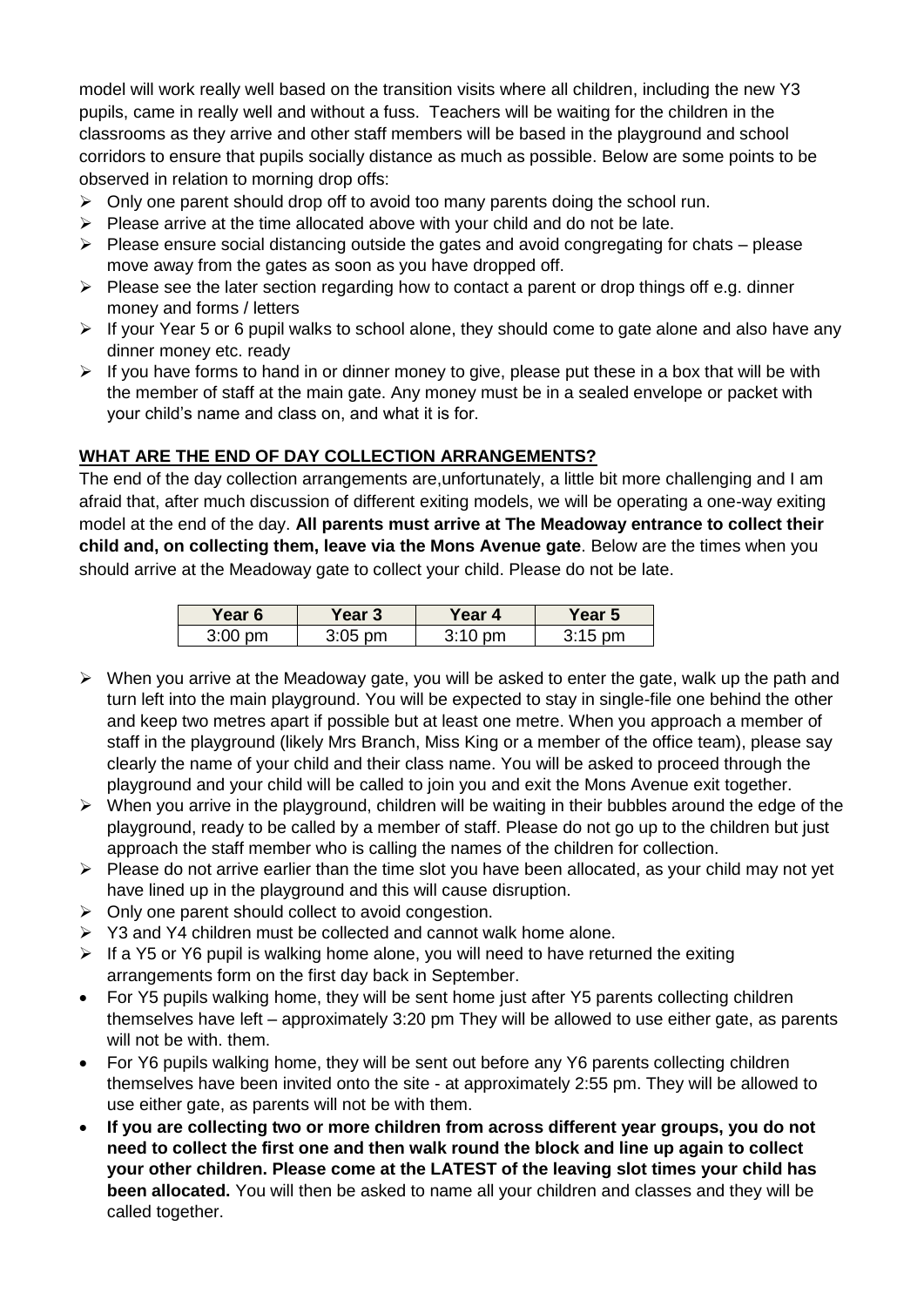Please note that there will be a box in the playground for dropping off any dinner money or forms at the end of the day

### **ARE PARENTS ALLOWED ON THE SITE?**

In line with clear guidance from the DfE, parents will not be allowed freely on the school site. As a general rule, no parent will be allowed on the premises at any time unless they have a pre-arranged appointment that they have made by email or telephone. The exceptions will be:

- At the end of the day, as described above, parents can pass through the playground in single file (one-direction) to collect their child and leave immediately.
- In the morning, Breakfast club parents of young children can bring their child up the small ramp, drop their child off outside the main door and then exit by The Meadoway gate.

### **HOW CAN I MAKE CONTACT WITH MEMBERS OF STAFF?**

The guidance for re-opening schools is to reduce as many visitors to the school as possible. This includes parents and carers. If you need to see a member of staff, we recommend you email the school office at [admin@sunnymede-jun.essex.sch.uk](mailto:admin@sunnymede-jun.essex.sch.uk) or call the main office on 01277 651364. If your query cannot be answered there and then, the relevant person will phone you or email you back. If necessary, a pre-arranged appointment will be made, though this is only if absolutely essential.

### **WILL MY CHILD HAVE TO WEAR UNIFORM?**

The Government would like all children to return to school in uniform. We will be returning to full school uniform for the most part. However, on the days that children have P.E. lessons (2 days per week), they must come to school in their P.E. kits, though they must be clean and tidy, as should their uniform. P.E. kits must follow the uniform policy, which is attached. Football kits will not be allowed. However, they may wear plain black / grey / navy jogging bottoms instead of P.E. shorts if it is a cold day. Before we return in September, we will send you the P.E. days for different classes.

### **WHAT EQUPIMENT CAN CHILDREN BRING TO SCHOOL?**

The aim is still to keep equipment brought in to a minimum. Children may bring a bag to school. They can also bring:

- $\triangleright$  A coat or blue uniform fleece if the weather is cold
- $\triangleright$  Mobile phone (Year 5 and 6 ONLY). No mobile phones must be brought in by Year 3/4 pupils
- $\triangleright$  Water bottle with name clearly marked (it is essential that children bring a full water bottle with their name on every day, as the water fountains have been sealed off)
- $\triangleright$  Packed lunch (with name on)
- $\triangleright$  Piece of fresh fruit or vegetables for break time (we will not be selling snacks)
- $\triangleright$  Dinner money / return forms (to be placed in box at gate on arrival in envelope and with name / class on it)
- $\geq 1$  x handwriting pen if they have already received their pen license (to be left in school once brought in)
- $\triangleright$  Home reading books (once these have been issued)
- $\triangleright$  Sun hat (sun cream to be applied before coming to school)

### **CHILDREN MUST NOT bring:**

- $\triangleright$  their own pencil cases. (Each child will be given their own pack of equipment containing everything they need to complete their work).
- $\triangleright$  P.E. kits- they should come to school in P.E. kits on relevant days
- $\triangleright$  Other personal items, such as footballs, skipping ropes, toys etc.)

Parents of children with asthma/allergies must ensure that there is an up to date inhaler/epipen in school or must make arrangements to supply one **on the first day of school**. Parents must inform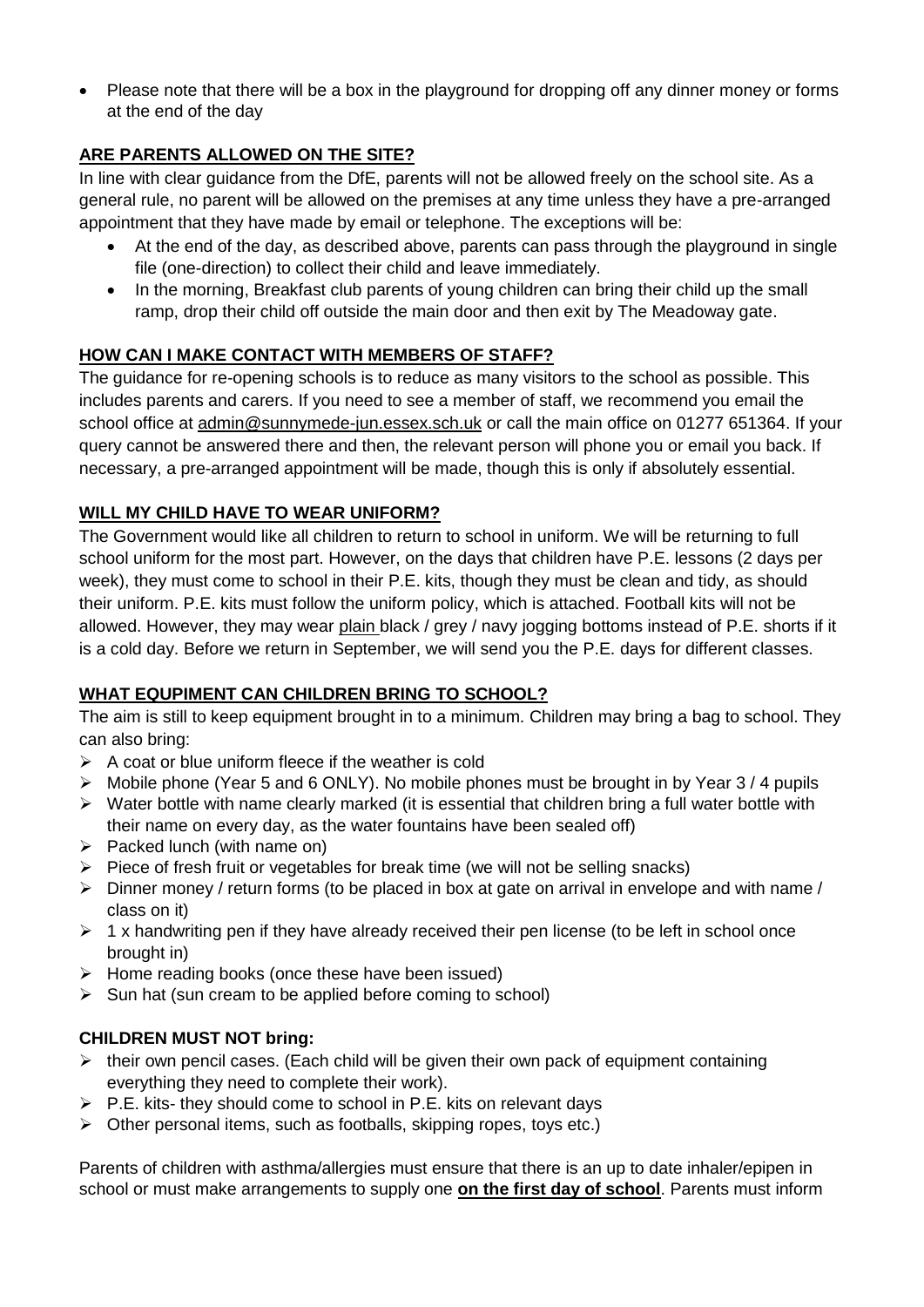the school of any new medical needs which have arisen during lockdown so that appropriate medical protocols and systems can be put in place. This must be done before the child comes back to school.

### **WILL THE SCHOOL'S BEHAVIOUR POLICY CHANGE?**

Our existing Behaviour Policy will remain in place. When we partially re-opened in June and organised transition visits for other year groups, we sent parents some additional school rules for children to follow to ensure everyone remained safe.These additional rules will continue and be in addition to our current policy, though they will be adapted slightly in preparation for September. We will forward you and explain any amended versions. In order to keep other children safe, we will take seriously any child who deliberately tries to undermine the systems and routines we are putting in place and increase risk to other. If it is proven to be deliberate, parents will be informed and the child will miss a playtime. If the behaviour persists, we will contact the parent to discuss further, more serious sanctions and how we move forward to ensure others are not put at risk. The pupils will have the rules reinforced daily so they will have no reason not to follow them.

## **WHAT CAN I EXPECT IF MY CHILD CANNOT ATTEND SCHOOL DUE TO A LOCAL LOCKDOWN OR FOR ANOTHER SPECIFIC REASON?**

The Government guidance requires every school to have a contingency for remote learning should there be a need to instigate a local lockdown or for a child who is unable to return to school because they have a specific need. We will continue to use the same methods that we have used over the past term for pupils with particular needs, with resources accessed via our school website. This will only be used for emergency or specific cases and will not generally be in use throughout normal school operation. Remote tasks will not be set for pupils with occasional days off for routine illness. If your child is learning remotely and you have queries, please use the school office email rather than the year group emails that were set up for use last term. Any remote learning will follow the work being completed by pupils in school, as much as is reasonably possible. Remote feedback will also be given for key tasks if they are sent to us.

## **WHAT CURICULUM WILL BE TAUGHT IN SCHOOL?**

We will be providing a broad and balanced curriculum. Some activities will need to be adapted to ensure they remain safe. Equipment will also need to be used but will require cleaning throughout the day and there will be a significant amount of time spent washing and sanitising children's hands, which will inevitably have some impact on the actual direct teaching time. We will be working hard in the first few weeks to ensure all pupils are comfortable with being back in school after a long absence. With this in mind, there will be more activities initially on supporting pupil wellbeing. We will also be undertaking activities to identify gaps in learning, as we normally would. We know that children at home over the past few months will have had different learning experiences and may be at very different stages. We will be assessing the needs of the pupils to identify gaps in learning for specific pupils but there will be no formal written 'tests' in the first two weeks. We will continue to cover the full range of subjects where we can, though remember that we do 'block' subjects so all subjects will not be taught every week or term. PE lessons will take place but will be significantly adapted and with lots of cleaning of equipment. Activities will be socially distanced as much as possible. Music lessons will also be adapted. Guidance would currently seem to suggest that pupils cannot sing so the focus will be on music appreciation initially. I can assure you, however, that despite any restrictions in place, learning at Sunnymede will continue to be lots of fun!

### **WILL TEACHERS MARK BOOKS?**

Marking books is quite problematic, due to the high volumes of paper that teachers would need to come into contact with if they mark in the way they normally do. Teachers are also being encouraged to socially distance whilst in the classroom. As such, a large amount of marking will be done by the children in class, in response to discussion with the teacher in class. There will also be some marking by the teacher in books but this will be more 'light touch' than previously. Teachers are not able to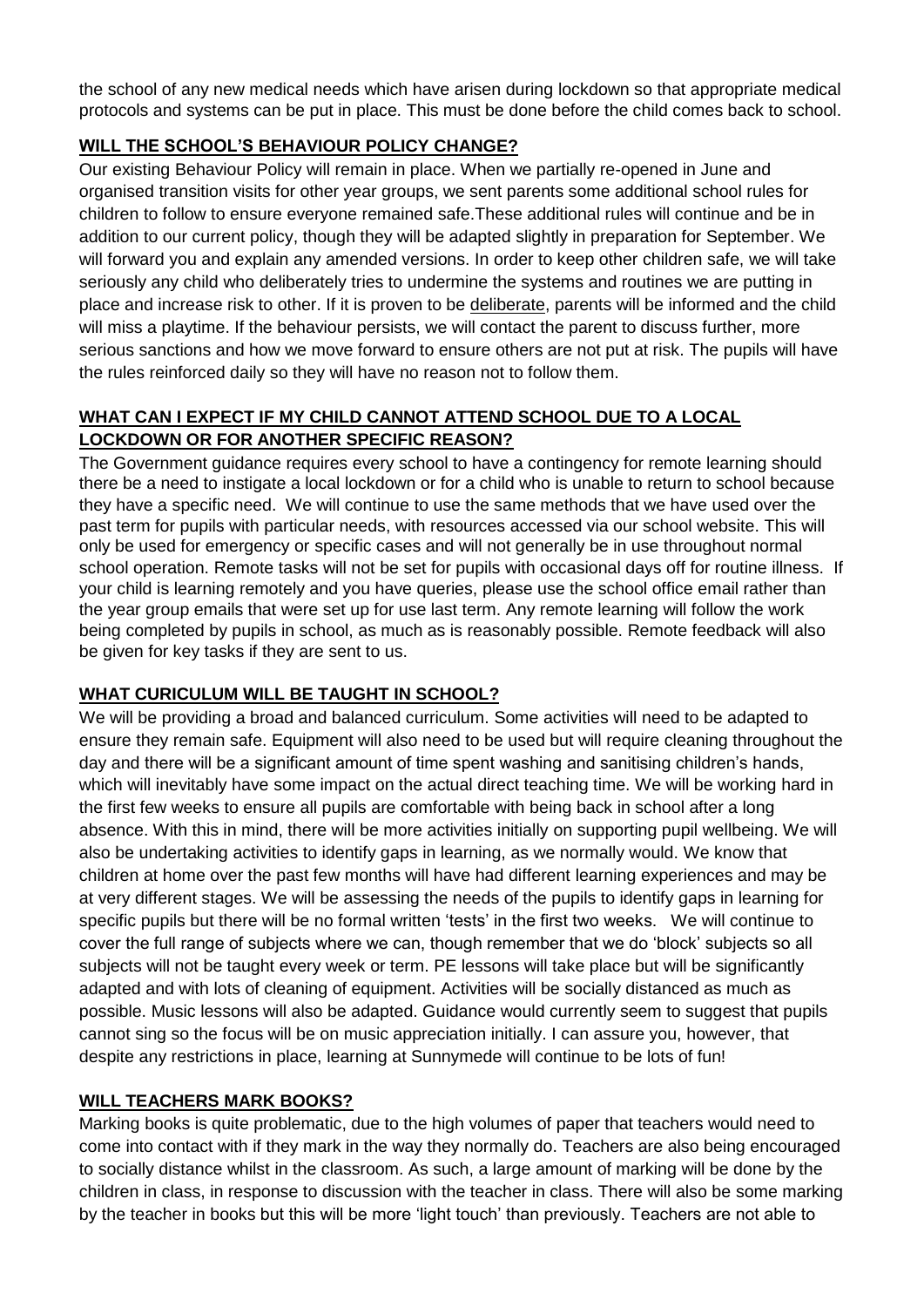take books home to mark so this will mean more limited time for marking. Extended marking for writing will, therefore, be done by teachers on a rota basis, marking approximately 10 pupils' books per week in greater detail. They will be required to do this after school and wear protective gloves, for your child's and their safety. We will review the marking process regularly, as we are keen for marking to remain meaningful, regular and help the pupils to progress in their learning.

# **WILL CHILDREN BE SET HOMEWORK AND WILL READING BOOKS BE BROUGHT HOME?**

Homework will be set in some capacity and we will advise you of this once the children are settled. We will also be organising it so that home reading books can be brought home. However, books will have to be kept within bubbles, cleaned thoroughly or put in quarantine on return. This will likely mean a reduced selection to choose from. We are still planning out how this will work and will advise you of the plan once we return.

## **WILL SWIMMIMG LESSONS TAKE PLACE FOR Y4 PUPILS?**

At this moment in time, it looks like Y4 swimming will not take place in the autumn term. We have been in contact with Everyone Active who facilitate our swimming lessons and they are unable to make any commitments at this point in time. We will advise you when the situation changes.

### **WHAT IN-SCHOOL EVENTS WILL NOT BE ABLE TO TAKE PLACE DUE TO RESTRICTIONS IN PLACE?**

The guidance for schools is clear that visitors on site must be limited and, in particular, large gatherings cannot take place. This means that, sadly, there are a number of school events that we usually look forward to that are very unlikely to take place next term, though we will advise you in the event this changes. These are:

- $\triangleright$  Meet the Teacher information sessions in early September (you will still receive the year group newsletter in September outlining key information)
- $\triangleright$  Open evening for parents (we will be considering alternative ways to communicate information to you about your child's progress)
- $\triangleright$  Y3 parents invited to lunch with their child
- $\triangleright$  Class assemblies
- $\triangleright$  PTA disco
- ▶ Carol Service
- Christmas Bazaar
- $\triangleright$  Christmas production
- $\triangleright$  Parent workshops

## **ARE THERE ANY IN- SCHOOL VISITS THAT WILL TAKE PLACE?**

There are a few events that we have risk assessed as being able to take place, and they are as follows:

School Photographs: These will take place with some changes. Only INDIVIDUAL photos can take place this year during the school day. Family photos cannot take place. Individual photos will take place on 16<sup>th</sup> September.

Flu immunisations: Given the current context, the NHS are keen to continue with their programme of offering the flu immunisation to pupils in school, where parents grant permission. We have provisionally booked this for 7<sup>th</sup> October and will work with the NHS to ensure this is carried out in a manner that reflects our risk assessment.

Portals from the Past: Whilst we are being cautious about external trips, our history immersion / dress up days, have been an important part of our curriculum and engaging pupils in their learning. We have planned one of these visits for both Year 3 and Year 5. They will remain in either their class or year group bubbles and social distancing will take place.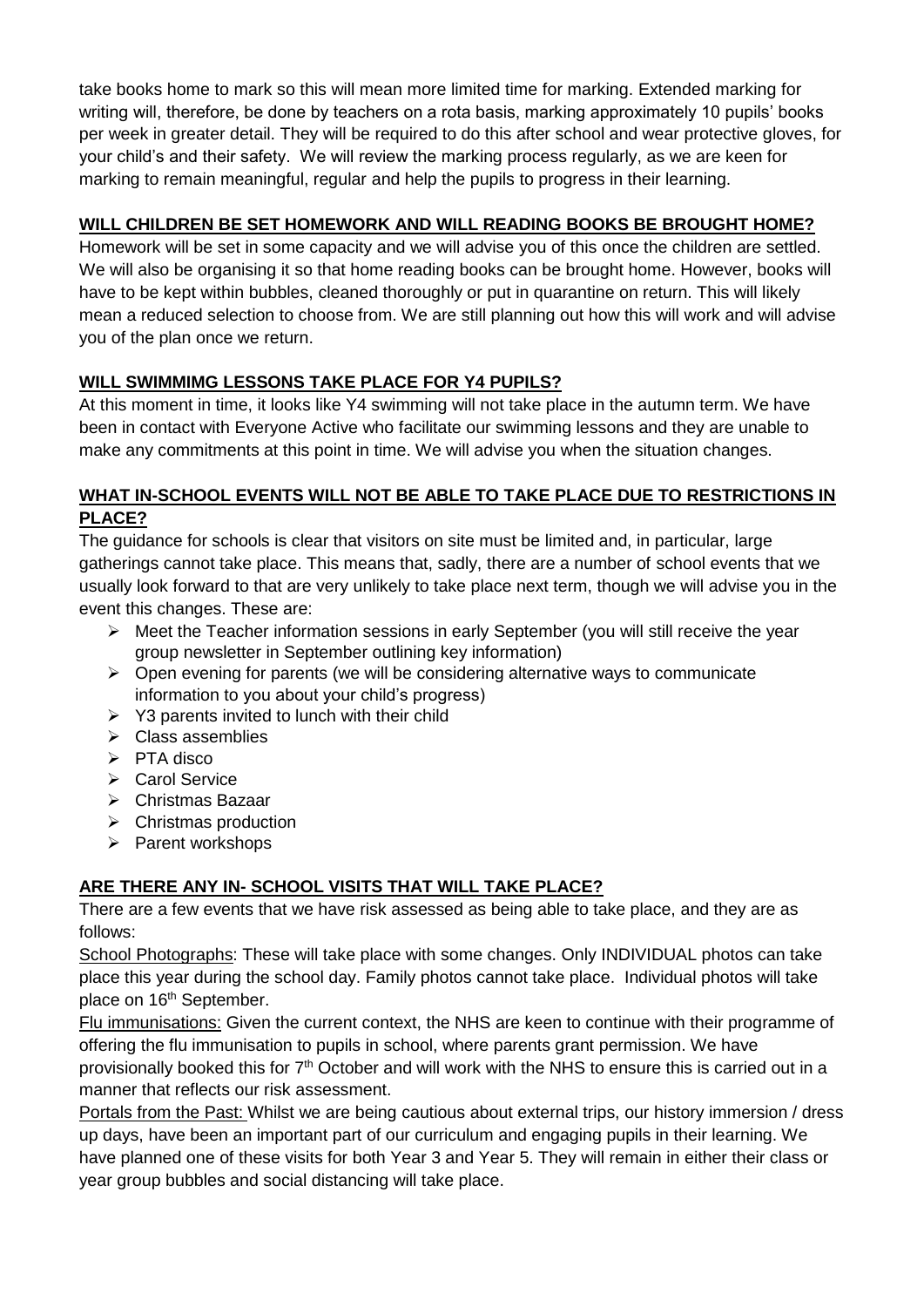## **WILL EXTRA-CURRICULAR CLUBS TAKE PLACE?**

For the autumn term, we are unlikely to run clubs, certainly in the first half term, for a number of reasons. Year group 'bubbles' are not allowed to come into contact with each other and so the running of clubs would compromise this, as they usually have members from across year groups. There are also restrictions on certain types of activities, for example contact sports are not allowed and singing is discouraged, as this can increase the risk of transmission. In the mornings, we are also going to need to use the hall for extra breakfast club space and the playground will need to be used for staggered starts. This gives you an idea of just some of the reasons we will not be able to run clubs. Also, as I am sure you will appreciate, we really want to focus on getting children settled back into the main routine of school, particularly with the staggered timings at the start and end of the day and complex lunchtime arrangements. We will look to re-introduce some clubs as soon as we feel it is safe to do so and all other aspects of the school re-opening are running smoothly.

We are currently liaising with peripatetic music teachers regarding their return. If they return, they will ensure they follow all our protective measures and will liaise with you regarding arrangements. Unfortunately, we have been advised during lockdown that our piano teacher, Alex, is moving onto pastures new and will no longer be teaching our pupils (we wish her well). Given the current situation, we are not in a position to find a replacement at present so there will not be piano lessons in the autumn term.

### **WILL OFF-SITE SCHOOL TRIPS AND SPORTING EVENTS TAKE PLACE?**

Guidance states that trips can go ahead, though rigorous risk assessments need to be carried out as they normally would, along with additional risk assessments in relation to COVID-19. For now, we have decided to focus on the settling of pupils into the school setting so have refrained from booking any external trips.. This may change as we become more settled on our own in-school routines from the spring term onwards.

Please note that all the sporting activities that we normally take part in with other Billericay schools, have not been scheduled for the autumn term, for example football matches, sports hall athletics etc.

### **WILL BREAKFAST CLUB TAKE PLACE?**

The Government is very keen for breakfast club provision to re-start so that parents who need to return to work are able to do so. We have managed to put in place a COVID- secure plan for September so that breakfast club can re-commence on Monday 7<sup>th</sup> September. Mrs Oliver has written separately to relevant parents to communicate the plan to them.

### **WHAT OTHER PROTECTIVE MEASURES WILL BE IN PLACE ON A DAILY BASIS?**

| Use of | The DfE is quite clear that staff do not need to wear PPE if all other control measures |
|--------|-----------------------------------------------------------------------------------------|
| PPE by | are in place, except in particular circumstances. As a school, we have agreed the       |
| staff  | following scenarios in which PPE can be worn:                                           |
|        | Food preparation and service: Gloves will be worn at all times and visors will also be  |
|        | worn by all kitchen staff when preparing and serving food.                              |
|        | First aid: Gloves will be used and, where appropriate, an apron and visor will be worn  |
|        | by the staff giving the first aid. In some circumstance a mask may be worn.             |
|        | Intimate care / Personal hygiene: In line with a plan agreed with particular children   |
|        | and their parents, PPE, including masks, may be worn for certain types of personal      |
|        | support.                                                                                |
|        | Teaching / supporting pupils in lessons: As a general principle, those members of       |
|        | staff working with pupils in classrooms and on the playground will not wear PPE.        |
|        | However, where a member of staff has previously been identified as clinically or        |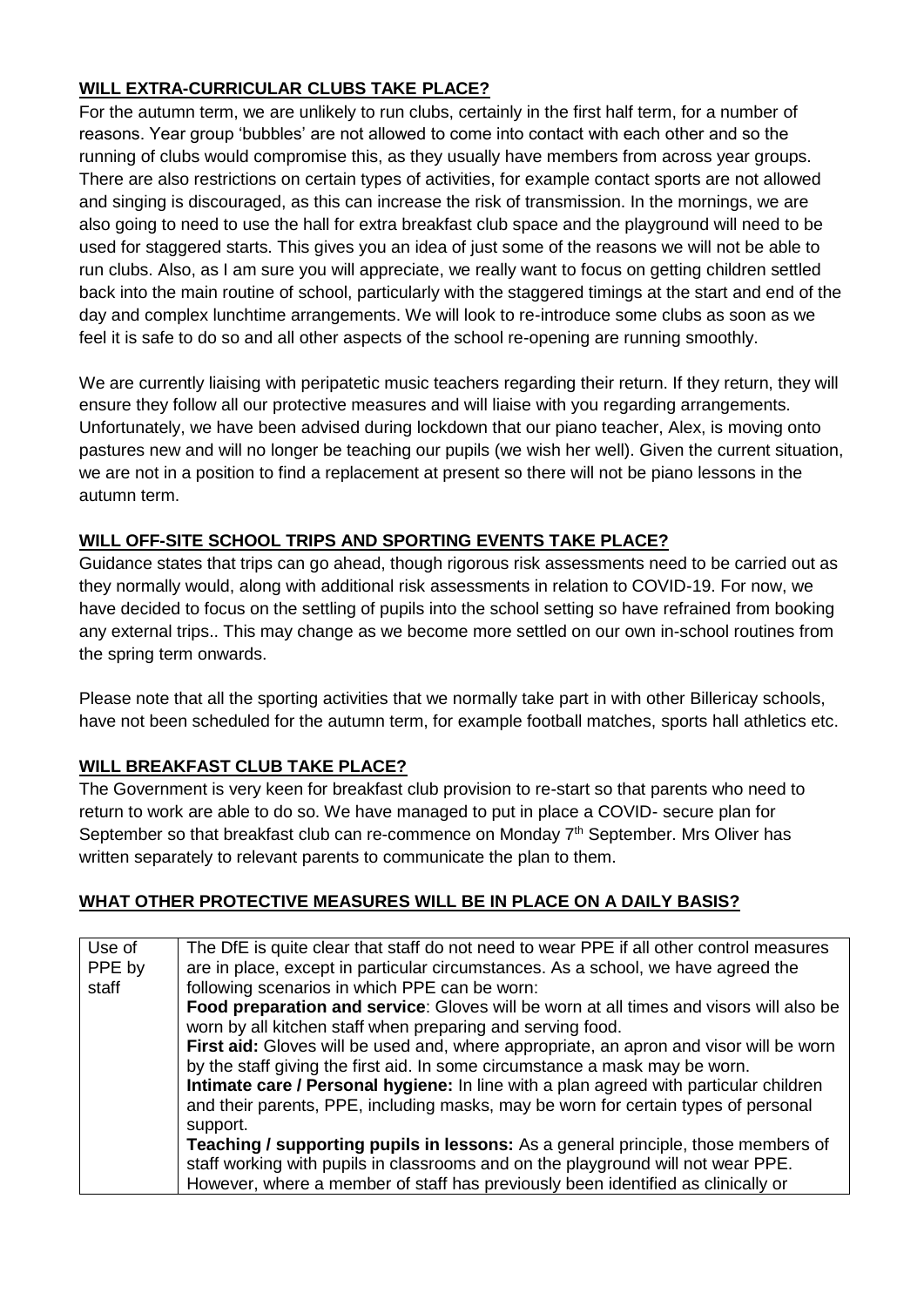|                  | extremely vulnerable and would like to wear a visor, we have given them permission to<br>do so, though this will be extremely rare.                                |
|------------------|--------------------------------------------------------------------------------------------------------------------------------------------------------------------|
| Use of<br>PPE by | Public Health England and the DfE do not recommend the use of face coverings in<br>school for children, so children will not be permitted to wear masks in school. |
| pupils           | This is based on the fact that children and staff are mixing in consistent groups and                                                                              |
|                  | because misuse by children may inadvertently increase the risk of transmission.                                                                                    |
|                  | Children using public transport to come to school may use face coverings under the                                                                                 |
|                  | supervision of an adult and these should be removed following safety guidance and                                                                                  |
|                  | disposed of carefully. Please make us aware if you do use public transport.                                                                                        |
|                  |                                                                                                                                                                    |
| Spit /           | We have had a protective shield installed at the main reception are to protect staff and                                                                           |
| sneeze           | any essential visitors.                                                                                                                                            |
| guard            |                                                                                                                                                                    |
| Hand             | Regular and enhanced hand washing and / or sanitising is now well embedded in the                                                                                  |
| washing /        | school day. Washing or sanitising will take place:                                                                                                                 |
| sanitising       | -on arrival in the morning and before leaving at the end of the                                                                                                    |
|                  | -before and after morning break                                                                                                                                    |
|                  | -throughout the lunch break, including before and after eating                                                                                                     |
|                  | -before going to the toilet and on returning from the toilet                                                                                                       |
|                  | -at other times as required depending on the activity                                                                                                              |
|                  | ** USE OF HAND SCHOOL SANITISER WITH CHILDREN**                                                                                                                    |
|                  | We have been using this with all children who have been in school over the past term                                                                               |
|                  | and had no issues. However, the COSHH form is attached for your reference and,                                                                                     |
|                  | unless you advise us before September by email that your child may have an allergic                                                                                |
|                  | reaction to this product, we will administer the sanitiser to your child. If we do not                                                                             |
|                  | receive an email, we will take this as your consent for its use.                                                                                                   |
| Catch it,        | There is no doubt we will have children sneezing from time to time! Children will be                                                                               |
| bin it, kill it  | reminded daily about the Catch it, Bin it, Kill it message. We will have boxes of tissues                                                                          |
|                  | available in all classes and central areas and in the playground and lidded pedal bins                                                                             |
|                  | for used tissues to be put in. These bins will be emptied regularly throughout the day,                                                                            |
|                  | sealed and stored safely before being disposed of.                                                                                                                 |
| Social           | As you know, whilst we will encourage social distancing between pupils, this cannot be                                                                             |
| distancing       | maintained all the time. There is no expectation that children will be socially distant in                                                                         |
|                  | schools. We will, of course, encourage this wherever we can, but the overarching                                                                                   |
|                  | principle that we will follow rigorously is that children from different year group bubbles                                                                        |
|                  | do not mix.                                                                                                                                                        |
|                  | However, children will not be allowed to touch each other.                                                                                                         |
|                  | Staff will not touch children unless administering first aid or delivering intimate care as<br>part of a pre-agreed plan with a parent.                            |
| Ventilation      | Ventilation is a key in helping to minimise risk. As such, as many windows and doors                                                                               |
|                  | will be left open throughout the day. Having doors open also reduces the number of                                                                                 |
|                  | contact points being used.                                                                                                                                         |
| <b>Toilets</b>   | The main entrance doors to the toilets will remain open as they have done for the last                                                                             |
|                  | term, with the children still having the privacy of their own private cubicles. This allows                                                                        |
|                  | for ventilation and also for members of staff to be able to see that hand washing at                                                                               |
|                  | sinks is done correctly. Lots of children touching the same door will also be minimised.                                                                           |
|                  | When staff go in to clean contact points in the toilet throughout the day, it also means                                                                           |
|                  | they are safeguarded as they will be visible.                                                                                                                      |
| Cleaning /       | A deep clean will take place over the summer.                                                                                                                      |
| <b>Bins</b>      | Enhanced cleaning will take place throughout the day AND at the end / beginning of                                                                                 |
|                  | the day and will follow DFE and Public Health England guidance.                                                                                                    |
|                  | As well as desk, tables and chairs and large surfaces, this will include every possible                                                                            |
|                  | contact point that children and adults might have come into contact with. An extensive                                                                             |
|                  | contact / touch list for our school has been developed to ensure nothing is missed.                                                                                |
|                  | Toilets will be cleaned regularly after break time and after lunch.                                                                                                |